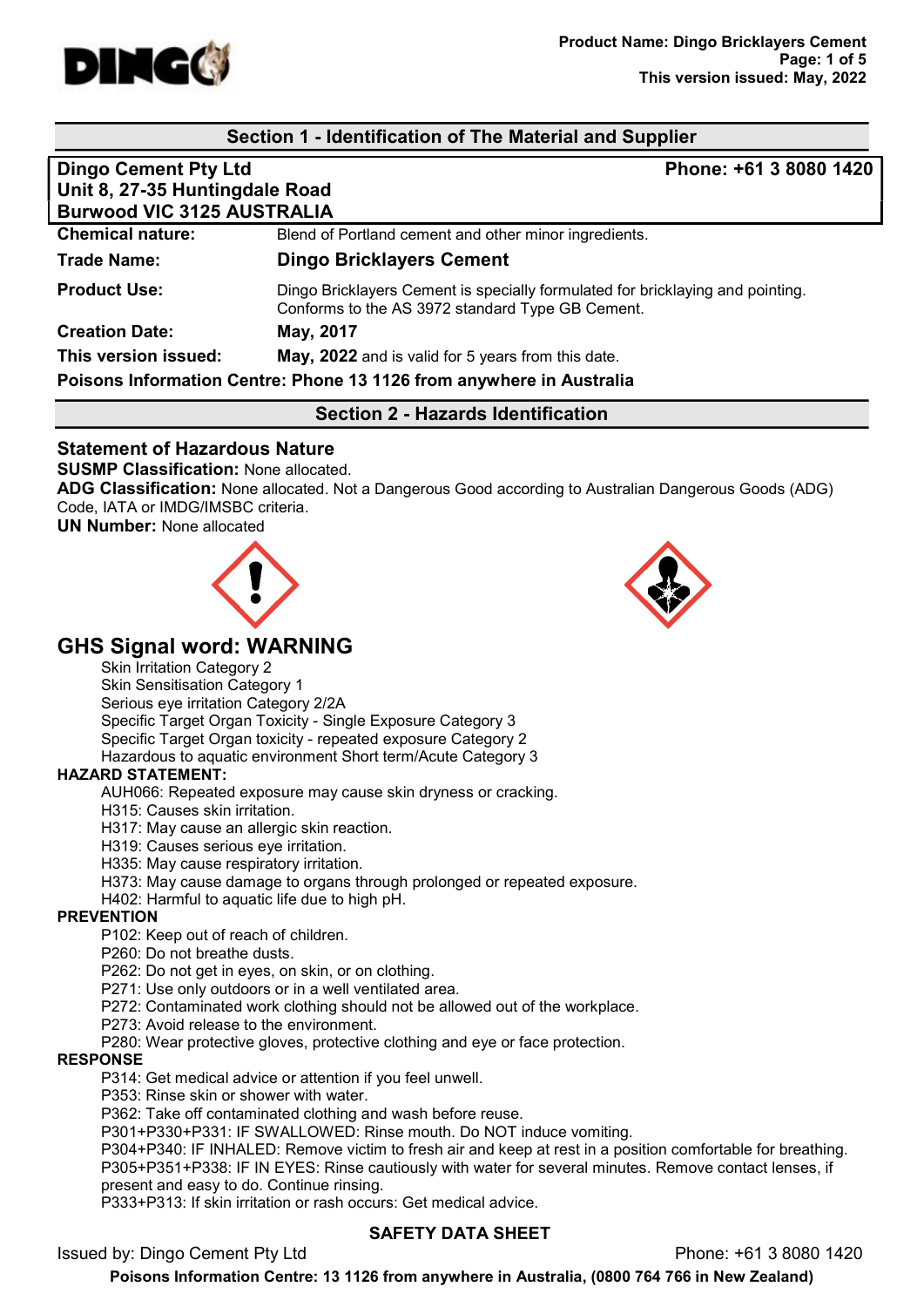

P337+P313: If eye irritation persists: Get medical advice.

P370+P378: Not combustible. Use extinguishing media suited to burning materials.

#### STORAGE

P403: Store in a well-ventilated place.

P405: Store locked up.

P402+P404: Store in a dry place. Store in a closed container.

#### **DISPOSAL**

P501: If they can not be recycled, dispose of contents to an approved waste disposal plant and containers to landfill (see Section 13 of this SDS).

#### Emergency Overview

Physical Description & Colour: Grey or white coloured powder.

#### Odour: No odour.

Major Health Hazards: irritating to eyes, respiratory system and skin, possible skin sensitiser, repeated exposure may cause skin dryness or cracking.

| Section 3 - Composition/Information on Ingredients |               |           |                                |         |  |
|----------------------------------------------------|---------------|-----------|--------------------------------|---------|--|
| Ingredients                                        | <b>CAS No</b> | $Conc.\%$ | TWA $(mg/m^3)$ STEL $(mg/m^3)$ |         |  |
| Portland cement                                    | 65997-15-1    | >90       | 10                             | not set |  |
| Silica (Crystalline)                               | 14808-60-7    | —≺1       | 0.1                            | not set |  |
| Other non hazardous ingredients                    | secret        | to 100    | not set                        | not set |  |

This is a commercial product whose exact ratio of components may vary slightly. Minor quantities of other non hazardous ingredients are also possible.

The SWA TWA exposure value is the average airborne concentration of a particular substance when calculated over a normal 8 hour working day for a 5 day working week. The STEL (Short Term Exposure Limit) is an exposure value that may be equalled (but should not be exceeded) for no longer than 15 minutes and should not be repeated more than 4 times per day. There should be at least 60 minutes between successive exposures at the STEL. The term "peak "is used when the TWA limit, because of the rapid action of the substance, should never be exceeded, even briefly.

## Section 4 - First Aid Measures

#### General Information:

You should call The Poisons Information Centre if you feel that you may have been poisoned, burned or irritated by this product. The number is 13 1126 from anywhere in Australia (0800 764 766 in New Zealand) and is available at all times. Have this SDS with you when you call.

Inhalation: If irritation occurs, contact a Poisons Information Centre, or call a doctor. Remove source of contamination or move victim to fresh air. If breathing is difficult, oxygen may be beneficial if administered by trained personnel, preferably on a doctor's advice. In severe cases, symptoms of pulmonary oedema can be delayed up to 48 hours after exposure.

**Skin Contact:** Quickly and gently brush away excess particles. Wash gently and thoroughly with warm water (use non-abrasive soap if necessary) for 10-20 minutes or until product is removed. Under running water, remove contaminated clothing, shoes and leather goods (e.g. watchbands and belts) and completely decontaminate them before reuse or discard. If irritation persists, repeat flushing and seek medical attention.

Eye Contact: Quickly and gently brush particles from eyes. Immediately flush the contaminated eye(s) with lukewarm, gently flowing water for 15 minutes or until the product is removed, while holding the eyelid(s) open. Take care not to rinse contaminated water into the unaffected eye or onto the face. Obtain medical attention immediately. Take special care if exposed person is wearing contact lenses.

Ingestion: If swallowed, do NOT induce vomiting. Wash mouth with water and contact a Poisons Information Centre, or call a doctor.

## Section 5 - Fire Fighting Measures

Fire and Explosion Hazards: The major hazard in fires is usually inhalation of heated and toxic or oxygen deficient (or both), fire gases. There is no risk of an explosion from this product under normal circumstances if it is involved in a fire.

No fire decomposition products are expected from this product at temperatures normally achieved in a fire. Extinguishing Media: Not combustible. Use extinguishing media suited to burning materials.

Fire Fighting: If a significant quantity of this product is involved in a fire, call the fire brigade. **Flammability Class:** Does not burn.

## SAFETY DATA SHEET

Issued by: Dingo Cement Pty Ltd Phone: +61 3 8080 1420 Poisons Information Centre: 13 1126 from anywhere in Australia, (0800 764 766 in New Zealand)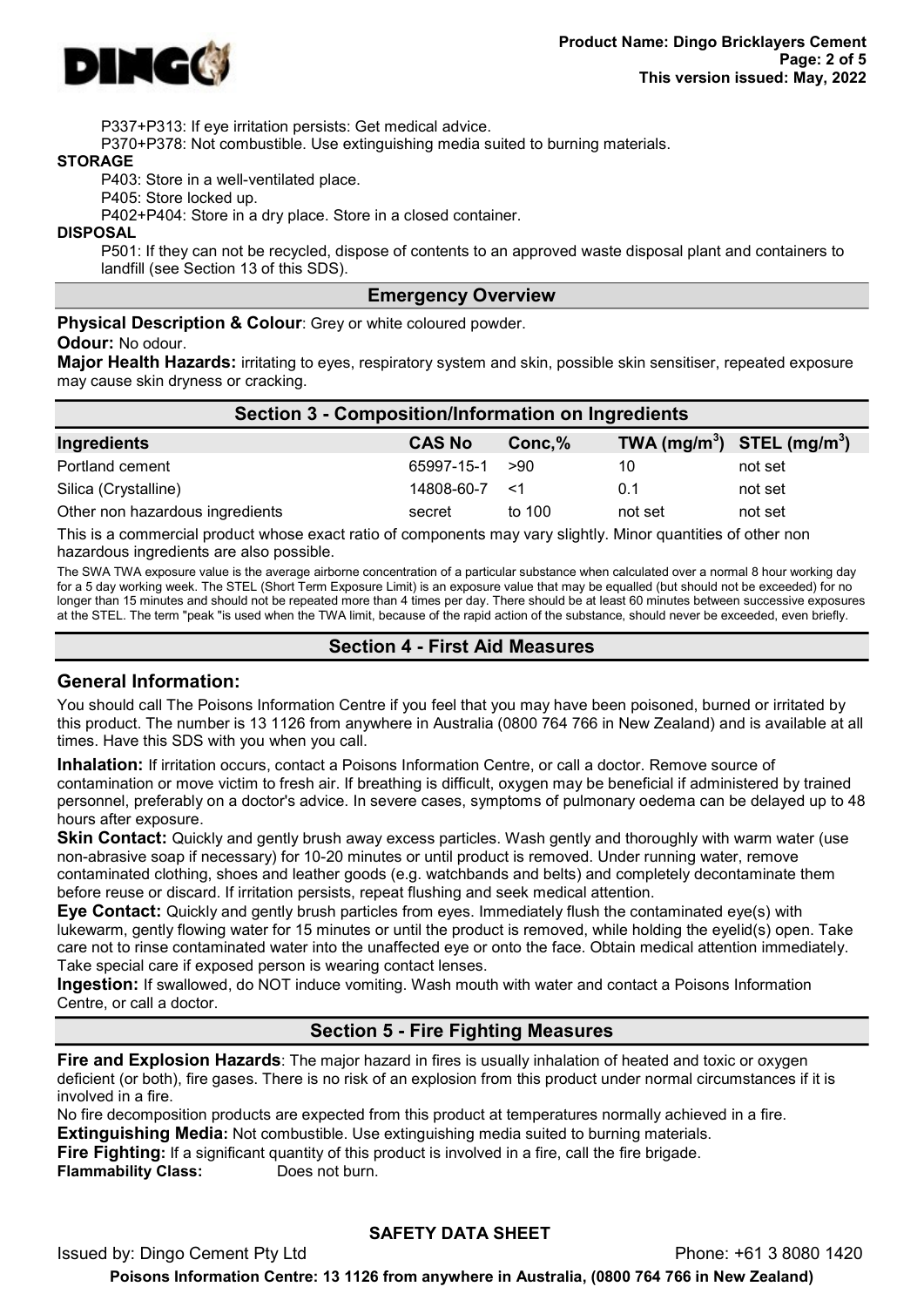

## Section 6 - Accidental Release Measures

Accidental release: In the event of a major spill, prevent spillage from entering drains or water courses. Wear full protective clothing including eye/face protection. All skin areas should be covered. See below under Personal Protection regarding Australian Standards relating to personal protective equipment. Suitable materials for protective clothing include no specific manufacturer recommendations. Use impermeable gloves with care. Eye/face protective equipment should comprise as a minimum, protective goggles. If there is a significant chance that dusts are likely to build up in cleanup area, we recommend that you use a suitable dust mask.

Stop leak if safe to do so, and contain spill. Sweep up and shovel or collect recoverable product into labelled containers for recycling or salvage, and dispose of promptly. Consider vacuuming if appropriate. Recycle containers wherever possible after careful cleaning. After spills, wash area preventing runoff from entering drains. If a significant quantity of material enters drains, advise emergency services. This material may be suitable for approved landfill. Ensure legality of disposal by consulting regulations prior to disposal. Thoroughly launder protective clothing before storage or re-use. Advise laundry of nature of contamination when sending contaminated clothing to laundry.

# Section 7 - Handling and Storage

Handling: Keep exposure to this product to a minimum, and minimise the quantities kept in work areas. Check Section 8 of this SDS for details of personal protective measures, and make sure that those measures are followed. The measures detailed below under "Storage" should be followed during handling in order to minimise risks to persons using the product in the workplace. Also, avoid contact or contamination of product with incompatible materials listed in Section 10.

Storage: Make sure that containers of this product are kept tightly closed. Keep containers dry and away from water. Make sure that the product does not come into contact with substances listed under "Incompatibilities" in Section 10. Check packaging - there may be further storage instructions on the label.

## Section 8 - Exposure Controls and Personal Protection

The following Australian Standards will provide general advice regarding safety clothing and equipment:

Respiratory equipment: AS/NZS 1715, Protective Gloves: AS 2161, Occupational Protective Clothing: AS/NZS 4501 set 2008, Industrial Eye Protection: AS1336 and AS/NZS 1337, Occupational Protective Footwear: AS/NZS2210.

| <b>SWA Exposure Limits</b> | TWA (mg/m <sup>3</sup> ) | STEL (mg/m $3)$ |
|----------------------------|--------------------------|-----------------|
| Portland cement            |                          | not set         |
| Silica (Crystalline)       | 0.1                      | not set         |

No special equipment is usually needed when occasionally handling small quantities. The following instructions are for bulk handling or where regular exposure in an occupational setting occurs without proper containment systems. Ventilation: This product should only be used in a well ventilated area. If natural ventilation is inadequate, use of a fan is suggested.

Eye Protection: Protective glasses or goggles should be worn when this product is being used. Failure to protect your eyes may cause them harm. Emergency eye wash facilities are also recommended in an area close to where this product is being used.

**Skin Protection:** If you believe you may have a sensitisation to this product or any of its declared ingredients, you should prevent skin contact by wearing impervious gloves, clothes and, preferably, apron. Make sure that all skin areas are covered. See below for suitable material types.

Protective Material Types: There is no specific recommendation for any particular protective material type. **Respirator:** If there is a significant chance that dusts are likely to build up in the area where this product is being used, we recommend that you use a suitable dust mask.

Eyebaths or eyewash stations and safety deluge showers should, if practical, be provided near to where this product is being handled commercially.

# Section 9 - Physical and Chemical Properties:

| <b>Physical Description &amp; colour:</b><br>Odour: | Grey or white coloured powder.<br>No odour. |
|-----------------------------------------------------|---------------------------------------------|
| <b>Boiling Point:</b>                               | Not available.                              |
| Flash point:                                        | Does not burn.                              |
| <b>Upper Flammability Limit:</b>                    | Does not burn.                              |
| <b>Lower Flammability Limit:</b>                    | Does not burn.                              |
| <b>Autoignition temperature:</b>                    | Not applicable - does not burn.             |
| <b>Freezing/Melting Point:</b>                      | $>1200^{\circ}$ C                           |
| <b>Volatiles:</b>                                   | No data.                                    |

## SAFETY DATA SHEET

Issued by: Dingo Cement Pty Ltd Phone: +61 3 8080 1420

Poisons Information Centre: 13 1126 from anywhere in Australia, (0800 764 766 in New Zealand)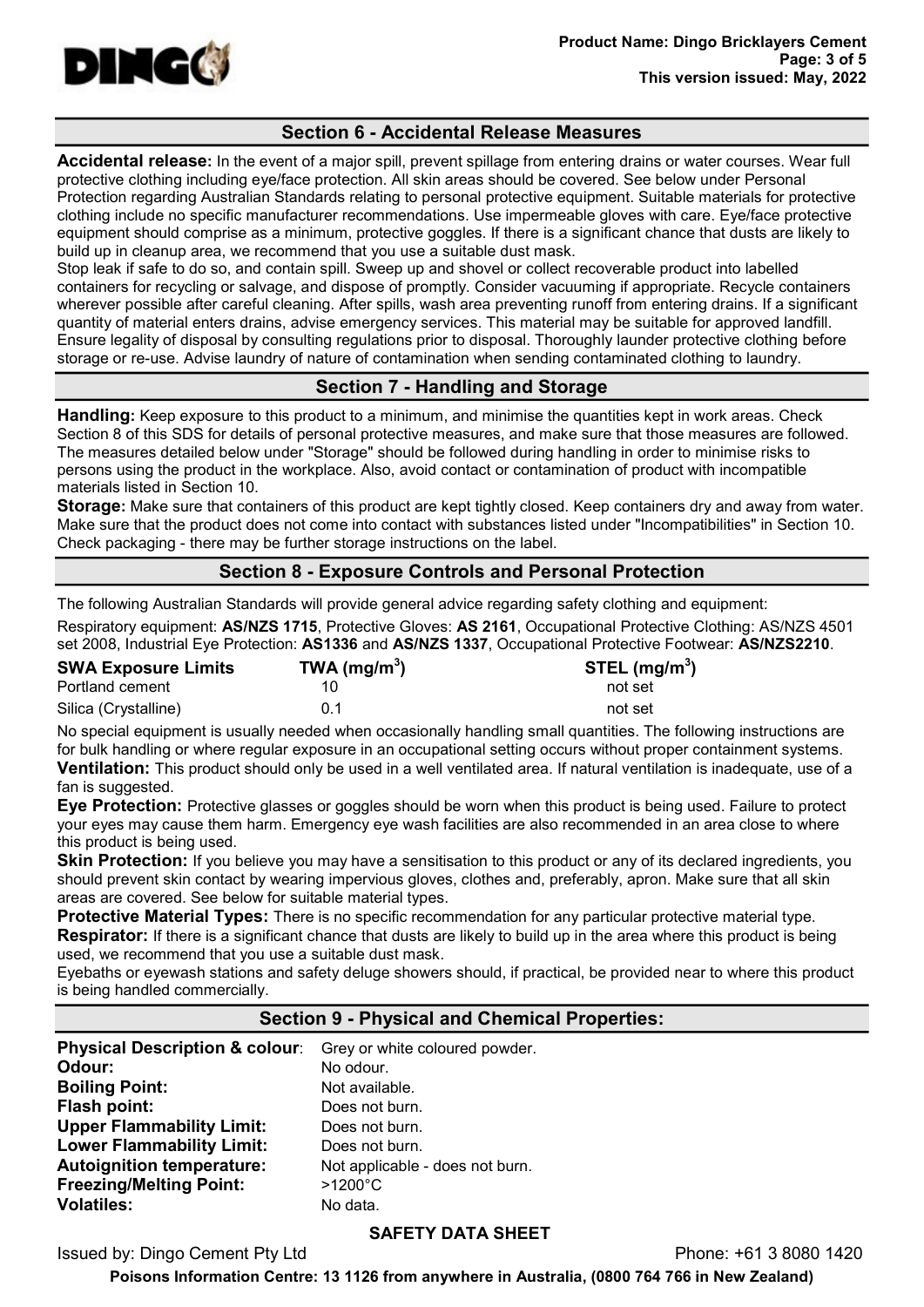

| <b>Vapour Pressure:</b>              | Nil at normal ambient temperatures.             |
|--------------------------------------|-------------------------------------------------|
| <b>Vapour Density:</b>               | Not applicable.                                 |
| <b>Specific Gravity:</b>             | No data.                                        |
| <b>Water Solubility:</b>             | Forms slurry which sets or hardens on standing. |
| pH:                                  | About 12                                        |
| <b>Volatility:</b>                   | Nil at normal ambient temperatures.             |
| <b>Odour Threshold:</b>              | No data.                                        |
| <b>Evaporation Rate:</b>             | Not applicable.                                 |
| <b>Coeff Oil/water Distribution:</b> | No data                                         |
| <b>Particle Characteristics:</b>     | Powder.                                         |
| <b>Autoignition temp:</b>            | Not applicable - does not burn.                 |
|                                      |                                                 |

## Section 10 - Stability and Reactivity

Reactivity: This product is unlikely to react or decompose under normal storage conditions. However, if you have any doubts, contact the supplier for advice on shelf life properties.

Conditions to Avoid: Keep containers tightly closed. Containers should be kept dry.

Incompatibilities: water, acids, zinc, tin, aluminium and their alloys.

Fire Decomposition: No significant quantities of decomposition products are expected at temperatures normally achieved in a fire.

Polymerisation: This product will not undergo polymerisation reactions.

# Section 11 - Toxicological Information

# Local Effects:

**Target Organs:** There is no data to hand indicating any particular target organs.

# Classification of Hazardous Ingredients

**Ingredient Health Hazard Statement Codes** 

No ingredient mentioned in the HCIS Database is present in this product at hazardous concentrations. Depending on the type of handling and use (e.g. grinding, drying, mix, load, unload), airborne respirable crystalline silica (quartz - cristobalite) may be generated. Prolonged and/or massive inhalation of respirable crystalline silica dust may cause lung fibrosis, commonly referred to as silicosis. Principal symptoms of silicosis are cough and breathlessness. Occupational exposure to respirable crystalline silica dust should be monitored and controlled. This product should be handled with care to avoid dust generation.

## Potential Health Effects

## Inhalation:

Short Term Exposure: This product is an inhalation irritant. Symptoms may include headache, irritation of nose and throat and increased secretion of mucous in the nose and throat. Other symptoms may also become evident, but they should disappear after exposure has ceased if treatment is prompt.

Long Term Exposure: No data for health effects associated with long term inhalation.

# Skin Contact:

Short Term Exposure: Classified as a potential sensitiser by skin contact. Exposure to a skin sensitiser, once sensitisation has occurred, may manifest itself as skin rash or inflammation, and in some individuals this reaction can be severe. In addition product is a skin irritant. Symptoms may include itchiness and reddening of contacted skin. Other symptoms may also become evident, but all should disappear once exposure has ceased.

Long Term Exposure: Repeated exposure may cause skin dryness or cracking.

# Eye Contact:

Short Term Exposure: This product is an eye irritant. Symptoms may include stinging and reddening of eyes and watering which may become copious. Other symptoms may also become evident. If exposure is brief, symptoms should disappear once exposure has ceased. However, lengthy exposure or delayed treatment may cause permanent damage.

**Long Term Exposure:** No data for health effects associated with long term eye exposure.

# Ingestion:

# SAFETY DATA SHEET

Issued by: Dingo Cement Pty Ltd Phone: +61 3 8080 1420

Poisons Information Centre: 13 1126 from anywhere in Australia, (0800 764 766 in New Zealand)